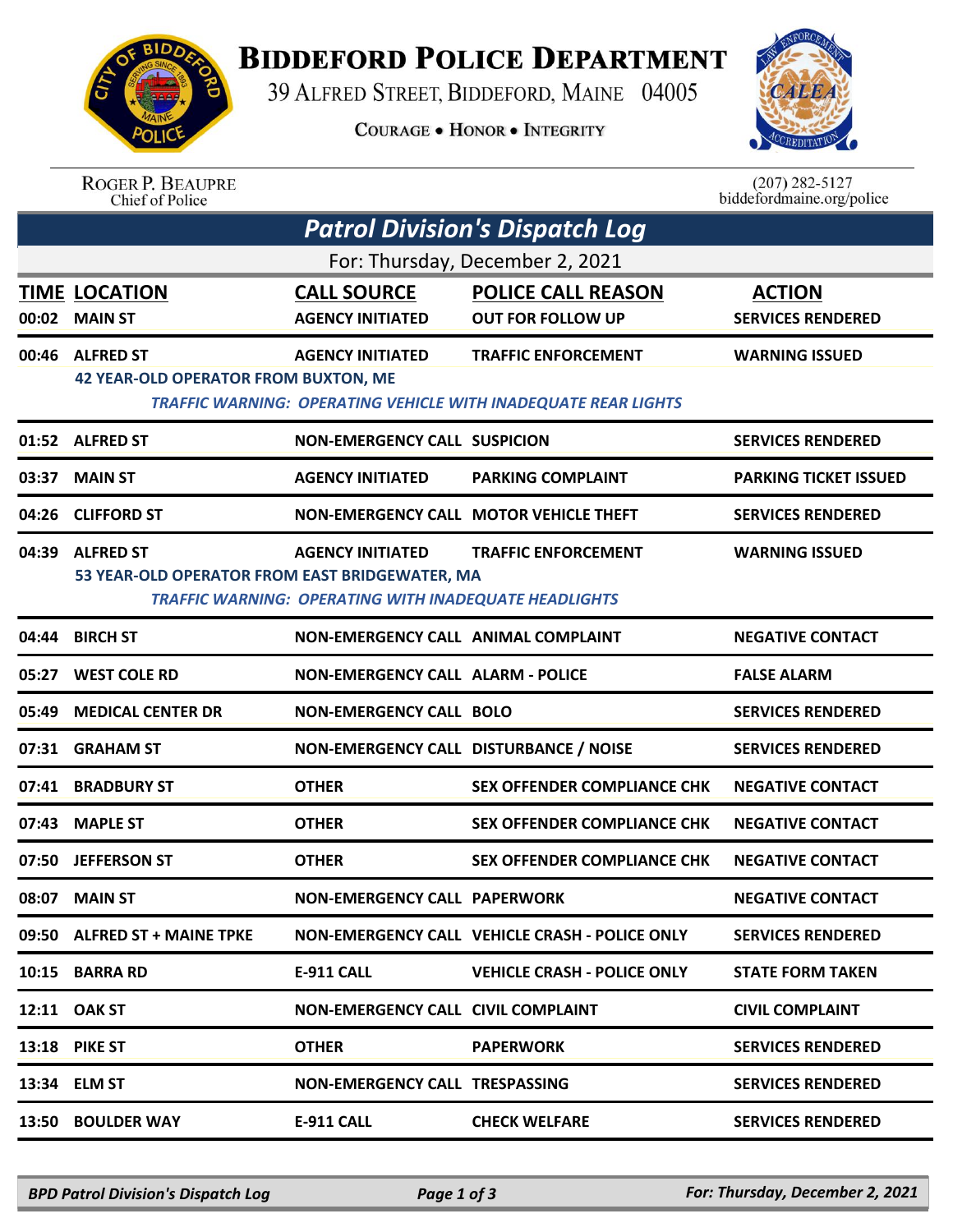|                                                                                                                                                                                                                                                                                               | <b>TIME LOCATION</b><br>13:54 ALFRED ST             | <b>CALL SOURCE</b><br>NON-EMERGENCY CALL CIVIL COMPLAINT | <b>POLICE CALL REASON</b>                                             | <b>ACTION</b><br><b>CIVIL COMPLAINT</b> |  |  |  |
|-----------------------------------------------------------------------------------------------------------------------------------------------------------------------------------------------------------------------------------------------------------------------------------------------|-----------------------------------------------------|----------------------------------------------------------|-----------------------------------------------------------------------|-----------------------------------------|--|--|--|
|                                                                                                                                                                                                                                                                                               | 13:56 ALFRED ST                                     | <b>NON-EMERGENCY CALL CHECK WELFARE</b>                  |                                                                       | <b>SERVICES RENDERED</b>                |  |  |  |
| 14:07                                                                                                                                                                                                                                                                                         | <b>HILL ST</b>                                      |                                                          | NON-EMERGENCY CALL TRAFFIC ENFORCEMENT                                | <b>WARNING ISSUED</b>                   |  |  |  |
| 15:04                                                                                                                                                                                                                                                                                         | <b>MAIN ST</b>                                      | <b>AGENCY INITIATED</b>                                  | <b>COMMUNITY ENGAGEMENT</b>                                           | <b>NO VIOLATION</b>                     |  |  |  |
| <b>BOULDER WAY</b><br><b>NON-EMERGENCY CALL VIOL OF BAIL CONDITIONS</b><br><b>ARREST(S) MADE</b><br>15:07<br>DEFENDANT: JUSTIN R ALLEN  AGE: 39  RESIDENT OF: WELLS, ME<br><b>CHARGE: VIOLATING CONDITION OF RELEASE</b><br><b>CHARGE: AGGRAVATED TRAFFICKING OF SCHEDULED DRUGS (FELONY)</b> |                                                     |                                                          |                                                                       |                                         |  |  |  |
| 15:34                                                                                                                                                                                                                                                                                         | <b>GRANITE ST</b>                                   | <b>WALK-IN AT STATION</b>                                | <b>MISSING PERSON</b>                                                 | <b>SERVICES RENDERED</b>                |  |  |  |
|                                                                                                                                                                                                                                                                                               | 15:38 LUNT ST                                       |                                                          | NON-EMERGENCY CALL VEHICLE CRASH - POLICE ONLY                        | <b>SERVICES RENDERED</b>                |  |  |  |
| 15:53                                                                                                                                                                                                                                                                                         | <b>WENTWORTH ST</b>                                 | <b>WALK-IN AT STATION</b>                                | <b>CHECK WELFARE</b>                                                  | <b>SERVICES RENDERED</b>                |  |  |  |
|                                                                                                                                                                                                                                                                                               | 16:24 ALFRED ST                                     | <b>E-911 CALL</b>                                        | <b>VEHICLE CRASH - POLICE ONLY</b>                                    | <b>SERVICES RENDERED</b>                |  |  |  |
| 16:36                                                                                                                                                                                                                                                                                         | <b>GRANITE POINT RD</b>                             | <b>NON-EMERGENCY CALL CIVIL COMPLAINT</b>                |                                                                       | <b>SERVICES RENDERED</b>                |  |  |  |
|                                                                                                                                                                                                                                                                                               | 16:37 ELM ST + DARTMOUTH ST                         | <b>E-911 CALL</b>                                        | <b>VEHICLE CRASH - POLICE ONLY</b>                                    | <b>STATE FORM TAKEN</b>                 |  |  |  |
|                                                                                                                                                                                                                                                                                               | 16:55 ALFRED ST                                     | <b>NON-EMERGENCY CALL ALARM - POLICE</b>                 |                                                                       | <b>BUILDING CHECK/SECURE</b>            |  |  |  |
| 17:08                                                                                                                                                                                                                                                                                         | <b>MAIN ST</b>                                      |                                                          | <b>NON-EMERGENCY CALL MENTAL ILLNESS CASES</b>                        | <b>TRANSPORT TO HOSPITAL</b>            |  |  |  |
|                                                                                                                                                                                                                                                                                               | 17:33 WENTWORTH ST                                  | <b>AGENCY INITIATED</b>                                  | <b>SUSPICION</b>                                                      | <b>SERVICES RENDERED</b>                |  |  |  |
|                                                                                                                                                                                                                                                                                               | 18:18 ALFRED ST<br><b>CHARGE: CRIMINAL MISCHIEF</b> | <b>WALK-IN AT STATION PAPERWORK</b>                      | DEFENDANT: ZACHARY P WATERS  AGE: 32  RESIDENT OF: BIDDEFORD, ME      | <b>SUMMONS ISSUED</b>                   |  |  |  |
| 18:24 MAIN ST<br><b>E-911 CALL</b><br><b>VEHICLE CRASH - POLICE ONLY</b><br><b>SUMMONS ISSUED</b><br>DEFENDANT: JACQUIN JOHN SAVONA  AGE: 79  RESIDENT OF: SACO, ME<br><b>CHARGE: OPERATING WHILE LICENSE SUSPENDED OR REVOKED</b><br><b>TRAFFIC CITATION: PARKING IN A RESTRICTED AREA</b>   |                                                     |                                                          |                                                                       |                                         |  |  |  |
|                                                                                                                                                                                                                                                                                               | 18:25 SOUTH ST + MAY ST                             | <b>E-911 CALL</b>                                        | <b>ASSIST CITIZEN</b>                                                 | <b>REPORT TAKEN</b>                     |  |  |  |
|                                                                                                                                                                                                                                                                                               | 19:50 ALFRED ST                                     | <b>E-911 CALL</b>                                        | <b>SUSPICION</b>                                                      | <b>NEGATIVE CONTACT</b>                 |  |  |  |
|                                                                                                                                                                                                                                                                                               | 20:22 ADAMS ST                                      | NON-EMERGENCY CALL HARASSMENT                            |                                                                       | <b>WARNING ISSUED</b>                   |  |  |  |
|                                                                                                                                                                                                                                                                                               | 21:02 MAIN ST                                       |                                                          | NON-EMERGENCY CALL ATTEMPTED/THREATENED SUICIDE TRANSPORT TO HOSPITAL |                                         |  |  |  |
|                                                                                                                                                                                                                                                                                               | 21:14 HEALTHCARE DR                                 | <b>NON-EMERGENCY CALL ALARM - POLICE</b>                 |                                                                       | <b>FALSE ALARM</b>                      |  |  |  |
|                                                                                                                                                                                                                                                                                               | 21:23 MAIN ST                                       | NON-EMERGENCY CALL DISTURBANCE / NOISE                   |                                                                       | <b>REPORT TAKEN</b>                     |  |  |  |
|                                                                                                                                                                                                                                                                                               | 22:12 ADAMS ST                                      | E-911 CALL                                               | <b>DRUNKENNESS</b>                                                    | <b>SERVICES RENDERED</b>                |  |  |  |
|                                                                                                                                                                                                                                                                                               | 22:21 WENTWORTH ST                                  | <b>NON-EMERGENCY CALL WEAPONS</b>                        |                                                                       | <b>UNFOUNDED</b>                        |  |  |  |
|                                                                                                                                                                                                                                                                                               | 23:04 BRADBURY ST                                   | E-911 CALL                                               | 911 MISUSE                                                            | <b>NO VIOLATION</b>                     |  |  |  |
|                                                                                                                                                                                                                                                                                               | <b>BPD Patrol Division's Dispatch Log</b>           | Page 2 of 3                                              |                                                                       | For: Thursday, December 2, 2021         |  |  |  |